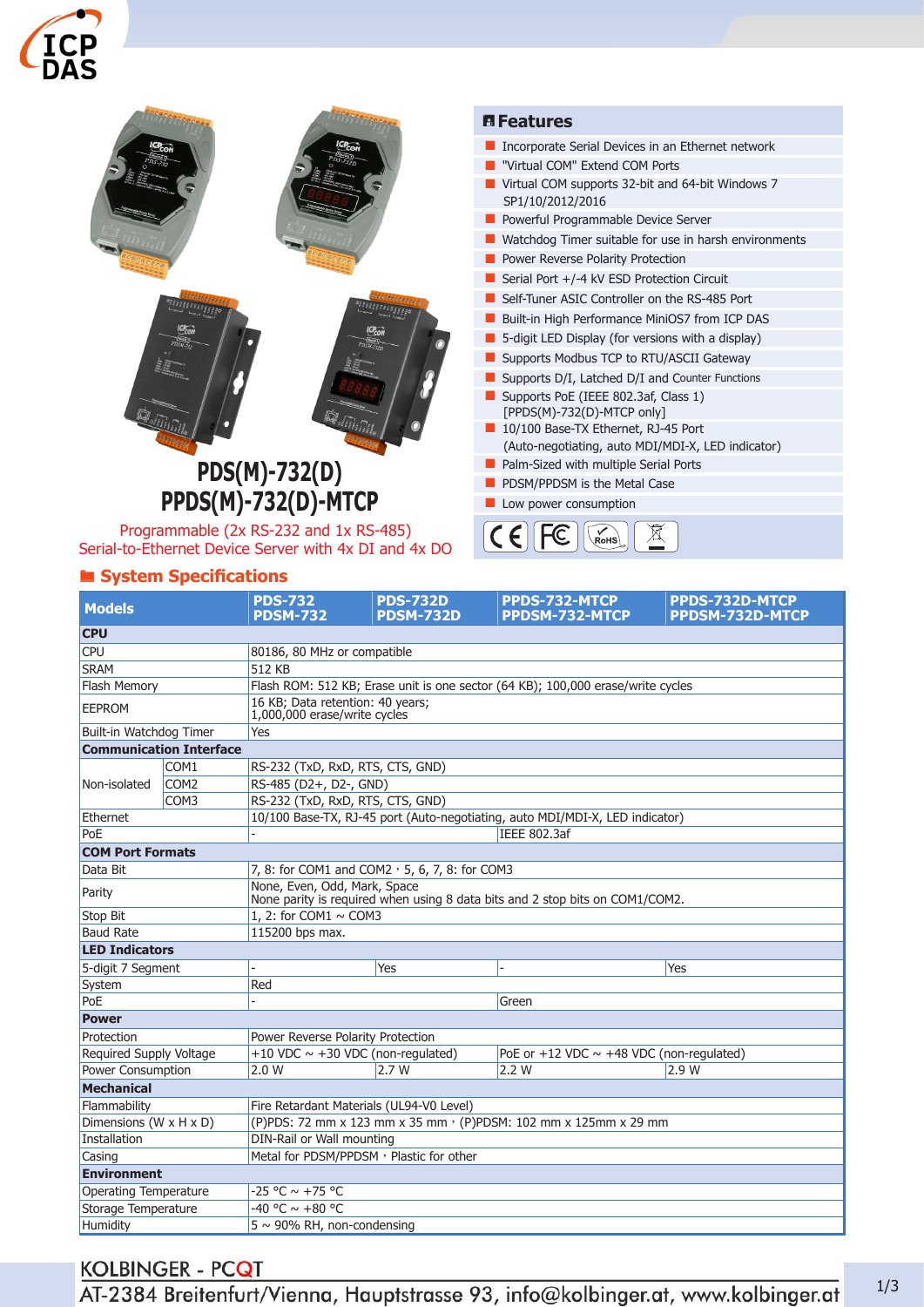#### ® **Introduction**

The PDS-700 series is a family of Programmable Device Servers, also known as "Serial-to-Ethernet gateway", that are designed for linking RS-232/422/485 devices to an Ethernet network. The user-friendly VxComm Driver/Utility allows users to easily turn the built-in COM ports of the PDS-700 series into standard COM ports on a PC. By virtue of its protocol independence, a small-core OS and high flexibility, the PDS-700 series is able to meet the demands of every network-enabled application.

The PDS-700 series includes a powerful and reliable Xserver programming structure that allows you to design your robust Ethernet applications in one day. The built-in, high-performance MiniOS7 boots the PDS-700 up in just one second and gives you fastest responses. It also works as a Modbus TCP to RTU/ASCII gateway that supports most SCADA/HMI communications based on the Modbus/TCP protocol.

The PPDS-700-MTCP series features true IEEE 802.3af-compliant (classification, Class 1) Power over Ethernet (PoE) using a standard category 5 Ethernet cable to receive power from a PoE switch like the NS-205PSE. The PDSM-700 is the PDS-700 with Metal Case (RoHS) and the PPDSM-700-MTCP is the PPDS-700-MTCP with Metal Case (RoHS). Metal Case version includes stronger protection than PDS-700 and PPDS-700-MTCP.

The PDS(M)-732(D) and PPDS(M)-732(D)-MTCP is equipped with 2 RS-232 ports, 1 RS-485 port and DI/DO. The removable on-board terminal block connector is designed for easy and robust wiring in industrial situations.



#### ® **Wiring**

#### ® **I/O Specifications**

| <b>Models</b>           |                                  |  |  |  |  |  |
|-------------------------|----------------------------------|--|--|--|--|--|
| <b>Digital Output</b>   |                                  |  |  |  |  |  |
| <b>Output Channel</b>   | 4                                |  |  |  |  |  |
| Output Type             | Open Collector (Sink/NPN)        |  |  |  |  |  |
| Load Voltage            | 30 VDC, max.                     |  |  |  |  |  |
| Load Current            | 100 mA, max.                     |  |  |  |  |  |
| <b>Isolated Voltage</b> | Non-isolated                     |  |  |  |  |  |
| <b>Digital Input</b>    |                                  |  |  |  |  |  |
| Input Channel           | 4                                |  |  |  |  |  |
| Input Type              | Source (Dry Type), Common Ground |  |  |  |  |  |
| Off Voltage Level       | $+1$ V max.                      |  |  |  |  |  |
| On Voltage Level        | $+3.5 \sim +30$ V                |  |  |  |  |  |
| <b>Isolated Voltage</b> | Non-isolated                     |  |  |  |  |  |
|                         | Channels: 4                      |  |  |  |  |  |
| Counters                | Max. Count: 16-bit (65535)       |  |  |  |  |  |
|                         | Max. Input Frequency: 100 Hz     |  |  |  |  |  |
|                         | Min. Pulse Width: 5 ms           |  |  |  |  |  |

### ® **Pin Assignments**